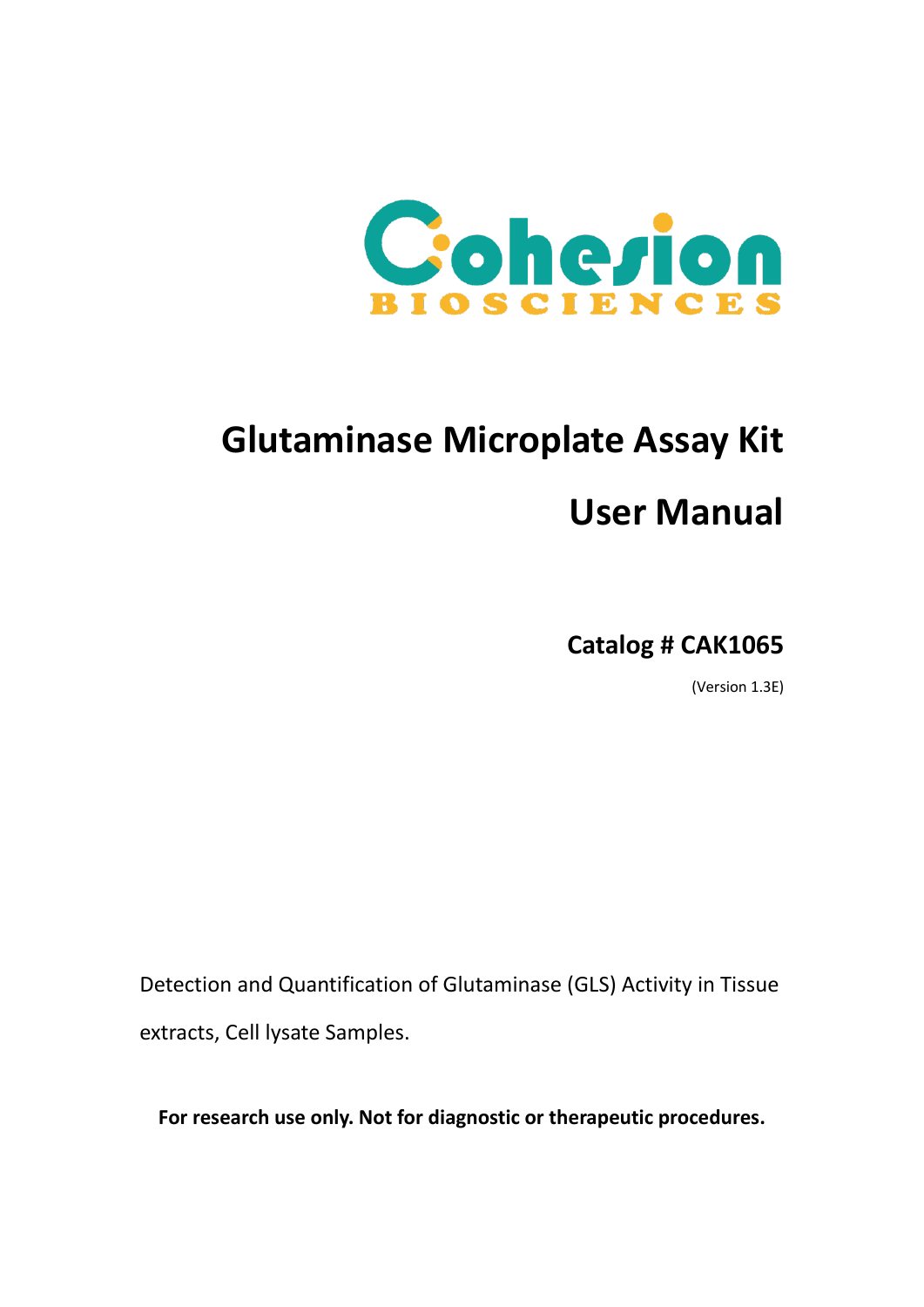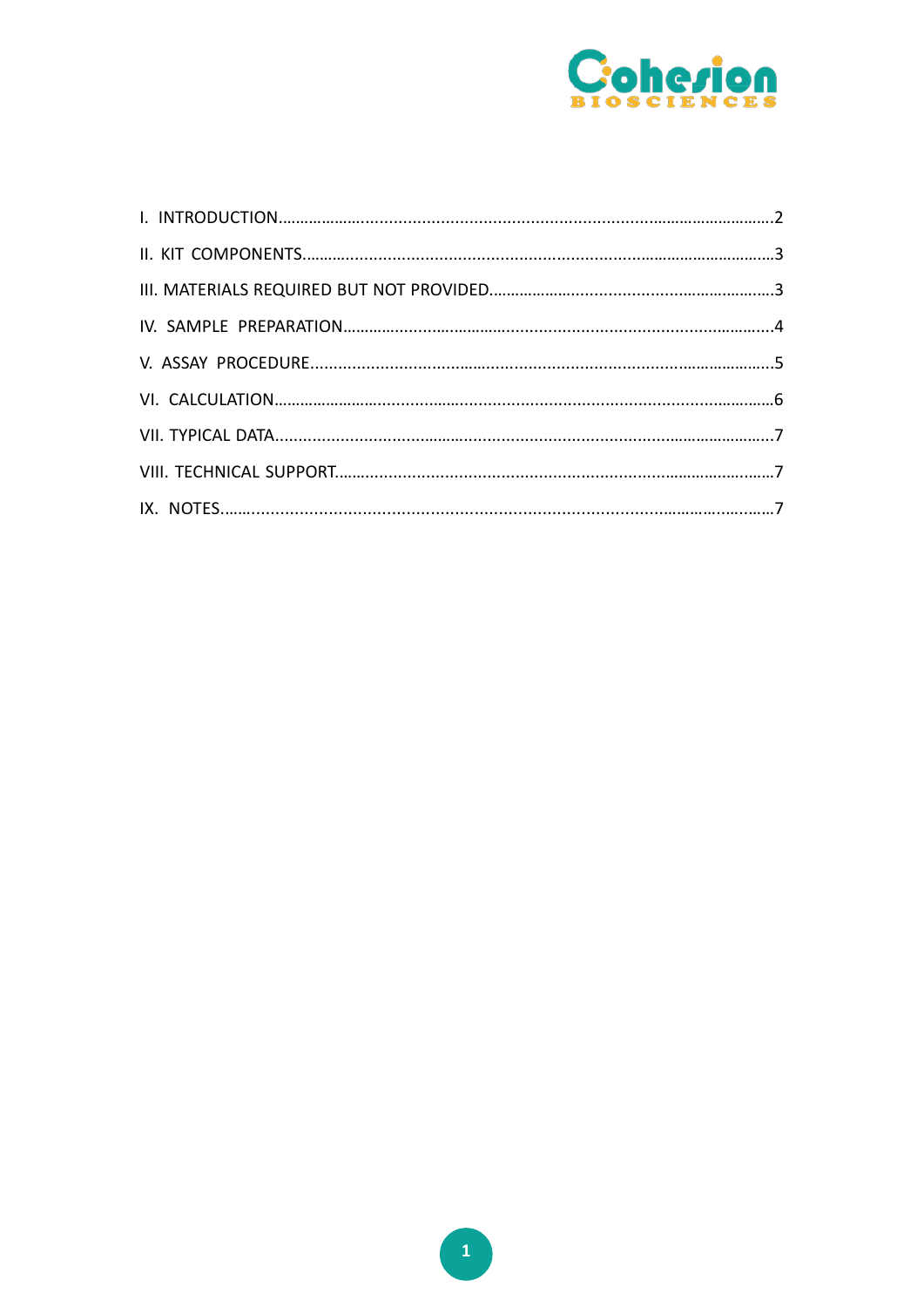

## **I. INTRODUCTION**

Glutaminase (glutamine aminohydrolase or GLS) catalyzes the following reaction: Glutamine + H2O  $\rightarrow$  Glutamate + NH3. The enzyme has tissue-specific roles in multiple organs. Two different mammalian phosphate-activated GLS isoforms are known: GLS1 (kidney-type) and GLS2 (liver-type; a target of the tumor suppressor protein p53). The hydrolytic activity of glutaminase generates ammonia for urea synthesis in the liver similar to that mediated by glutamate dehydrogenase. During renal acidosis, glutaminase is induced in the kidney, leading to increased excretion of ammonia, which plays an important role in maintaining acid-base homeostasis. Glutaminase regulates the levels of the neurotransmitter glutamate in the brain. The rate of glutaminolysis is known to increase in tumors and may be a hot spot for regulation of cancer cell metabolism. Inhibitors of GLS may therefore be candidate drugs for cancer therapy.

Glutaminase Microplate Assay Kit is a sensitive assay for determining glutaminase activity in various samples. The assay is initiated with the enzymatic hydrolysis of glutamine by GLS. The enzyme catalysed reaction products can be measured at a colorimetric readout at 420 nm.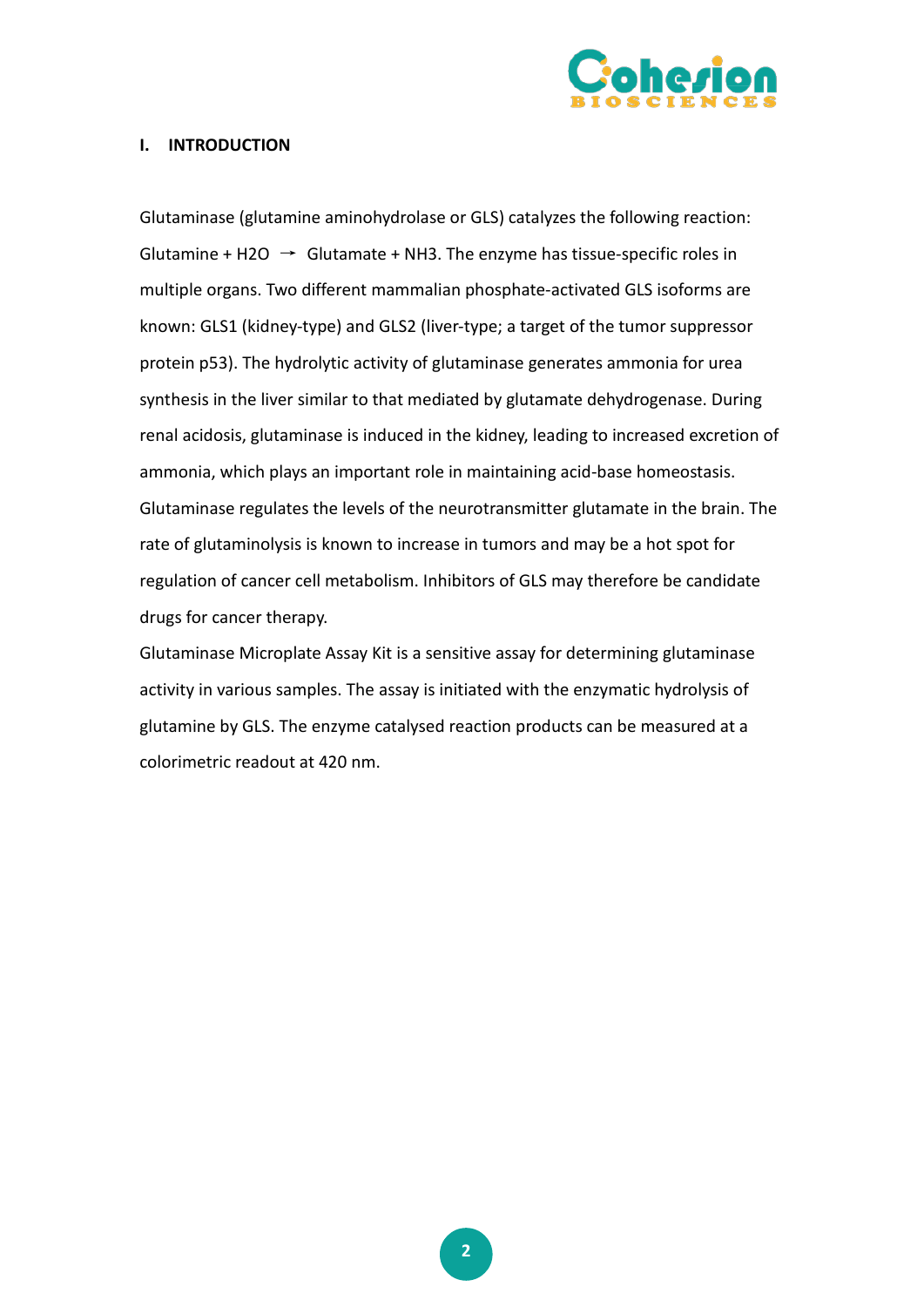

## **II. KIT COMPONENTS**

| Component               | <b>Volume</b>      | <b>Storage</b> |
|-------------------------|--------------------|----------------|
| 96-Well Microplate      | 1 plate            |                |
| Assay Buffer            | $30$ ml $\times$ 4 | 4 °C           |
| Substrate               | Powder x 1         | 4 °C           |
| <b>Stop Solution</b>    | $30$ ml $\times$ 1 | <b>RT</b>      |
| <b>Reaction Buffer</b>  | $5$ ml $\times$ 1  | RT             |
| Dye Reagent             | $2$ ml $\times$ 1  | <b>RT</b>      |
| Standard (1 mmol/L)     | $1$ ml $\times$ 1  | 4 °C           |
| <b>Positive Control</b> | $1 \mu x 1$        | 4 °C           |
| <b>Technical Manual</b> | 1 Manual           |                |

**Note:**

**Substrate**: add 20 ml distilled water to dissolve before use, store at 4 °C.

**Positive Control**: add 100 μl distilled water before use, mix, store at 4 °C.

## **III. MATERIALS REQUIRED BUT NOT PROVIDED**

- 1. Microplate reader to read absorbance at 420 nm
- 2. Distilled water
- 3. Pipettor
- 4. Pipette tips
- 5. Mortar
- 6. Centrifuge
- 7. Timer
- 8. Ice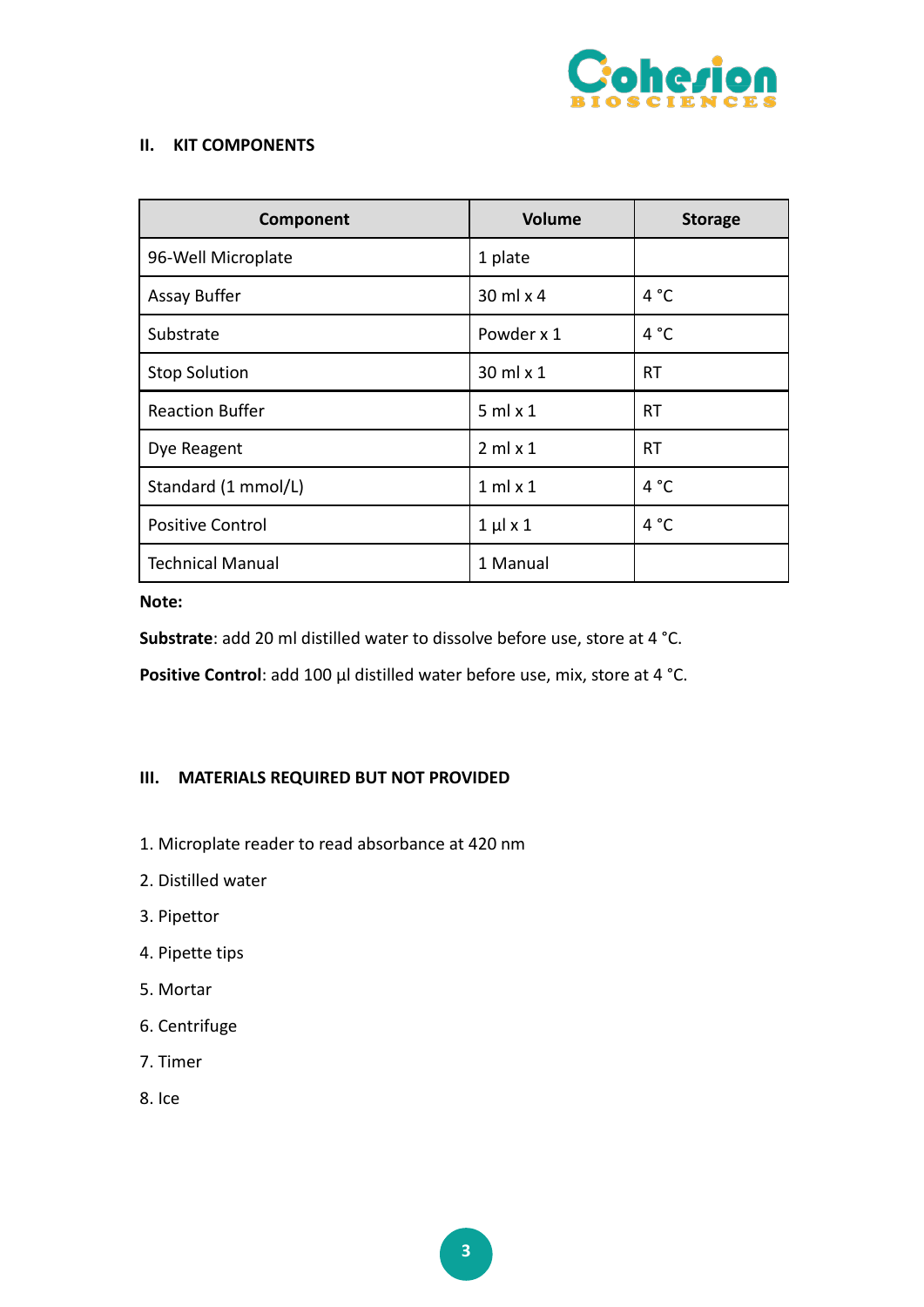

## **IV. SAMPLE PREPARATION**

## 1. For cell and bacteria samples

Collect cell or bacteria into centrifuge tube, discard the supernatant after centrifugation, add 1 ml Assay buffer for  $5 \times 10^6$  cell or bacteria, sonicate (with power 20%, sonicate 3s, interval 10s, repeat 30 times); centrifuged at 8000g 4 °C for 10 minutes, take the supernatant into a new centrifuge tube and keep it on ice for detection.

## 2. For tissue samples

Weigh out 0.1 g tissue, homogenize with 1 ml Assay buffer on ice, centrifuged at 8000g 4 °C for 10 minutes, take the supernatant into a new centrifuge tube and keep it on ice for detection.

3. For liquid samples Detect directly.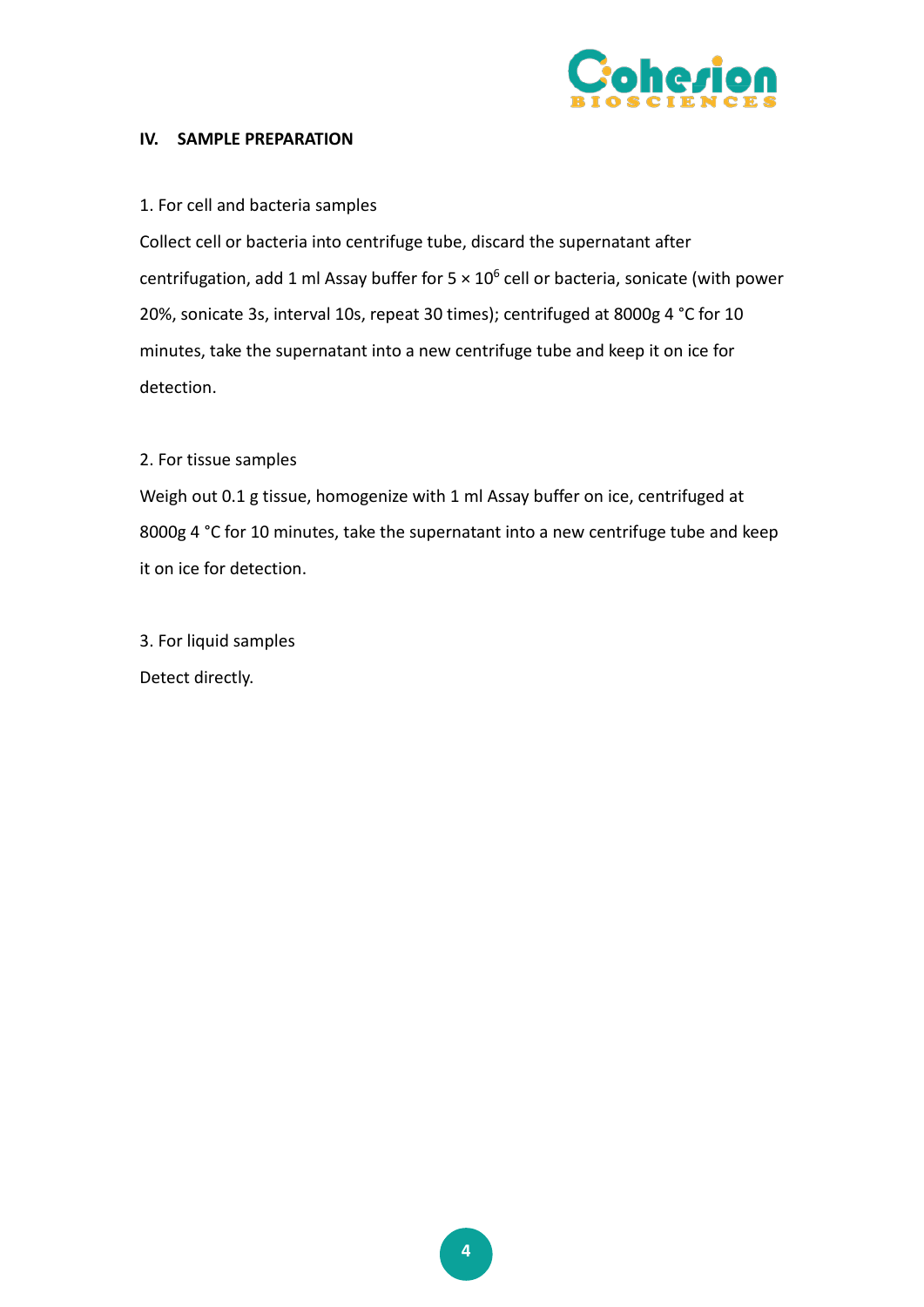

# **V. ASSAY PROCEDURE**

| <b>Reagent</b>                                                                      | <b>Sample</b> | <b>Control</b> | <b>Standard</b> | <b>Blank</b> | <b>Positive</b> |  |
|-------------------------------------------------------------------------------------|---------------|----------------|-----------------|--------------|-----------------|--|
|                                                                                     |               |                |                 |              | Control         |  |
| Sample                                                                              | $20 \mu$      | --             | --              | $- -$        | $-$             |  |
| Distilled water                                                                     |               | $20 \mu$       |                 |              | $-$             |  |
| <b>Positive Control</b>                                                             | $-$           | --             | --              | $- -$        | $20 \mu$        |  |
| Substrate                                                                           | $200 \mu l$   | $200 \mu$      |                 | $-1$         | $200 \mu l$     |  |
| Mix, put it in the oven, 37 °C for 10 mins.                                         |               |                |                 |              |                 |  |
| <b>Stop Solution</b>                                                                | $300 \mu l$   | $300 \mu l$    |                 |              | $300 \mu l$     |  |
| Mix, centrifuged at 10,000g for 5 minutes, add the supernatant into the microplate. |               |                |                 |              |                 |  |
| Supernatant                                                                         | $130$ $\mu$   | $130$ $\mu$    |                 |              | $130$ $\mu$     |  |
| Standard                                                                            |               |                | 130 µl          |              | --              |  |
| Distilled water                                                                     |               |                |                 | $130 \mu$    | --              |  |
| <b>Reaction Buffer</b>                                                              | $50 \mu l$    | $50 \mu$       | $50 \mu$        | $50 \mu$     | $50 \mu$        |  |
| Dye Reagent                                                                         | $20 \mu$      | $20 \mu$       | $20 \mu$        | $20 \mu$     | $20 \mu$        |  |
| Mix, record absorbance measured at 420 nm immediately.                              |               |                |                 |              |                 |  |

Add following reagents in the microcentrifuge tubes:

#### **Note:**

1) Perform 2-fold serial dilutions of the top standards to make the standard curve.

2) For unknown samples, we recommend doing a pilot experiment & testing several doses to ensure the readings are within the standard curve range. If the enzyme activity is lower, please add more sample into the reaction system; or increase the reaction time in first step; if the enzyme activity is higher, please dilute the sample, or decrease the reaction time in first step.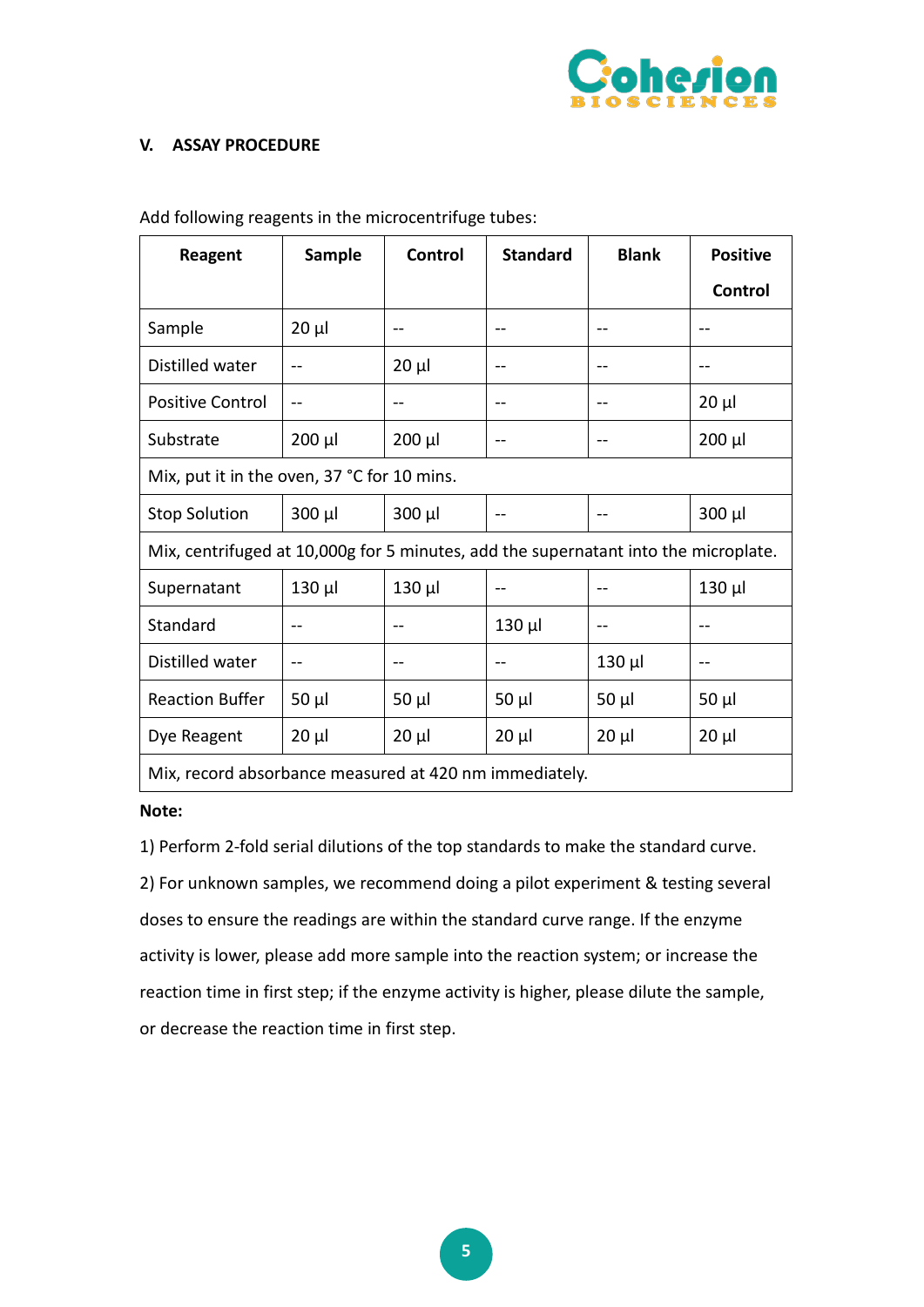

## **VI. CALCULATION**

**Unit Definition:** one unit is defined as the enzyme that generates 1 μmol of ammonia per minute.

1. According to the protein concentration of sample

GLS (U/mg) = (CStandard × VStandard) × (ODSample - ODControl) / (ODStandard - ODBlank) / VSample / CProtein / T × 4

 $= 2.6 \times (OD_{Sample} - OD_{Control}) / (OD_{Standard} - OD_{Black}) / C_{Protein}$ 

2. According to the weight of sample

GLS 
$$
(U/g) = (C_{standard} \times V_{Standard}) \times (OD_{Sample} - OD_{Control}) / (OD_{Standard} - OD_{Bank}) / (V_{Sample}
$$
  
 $\times W / V_{Assay}) / T \times 4$   
= 2.6 ×  $(OD_{Sample} - OD_{Control}) / (OD_{Standard} - OD_{Bank}) / W$ 

3. According to the quantity of cells or bacteria

GLS  $(U/10^4)$  =  $(C_{Standard} \times V_{Standard}) \times (OD_{Sample} - OD_{Control}) / (OD_{Standard} - OD_{Black})$  $(V_{Sample} \times N/V_{Assav}) / T \times 4$  $= 2.6 \times (OD_{Sample} - OD_{Control}) / (OD_{Standard} - OD_{Black}) / N$ 

4. According to the volume of sample

GLS (U/ml) =  $(C_{Standard} \times V_{Standard}) \times (OD_{Sample} - OD_{Control}) / (OD_{Standard} - OD_{Bank}) / V_{Sample}$  $/T \times 4$ 

 $= 2.6 \times (OD_{Sample} - OD_{Control}) / (OD_{Standard} - OD_{Black})$ 

 $C_{\text{Protein}}$ : the protein concentration, mg/ml;

C<sub>Standard</sub>: the concentration of standard, 1 mmol/L = 1  $\mu$ mol/ml;

W: the weight of sample, g;

N: the quantity of cell or bacteria,  $N \times 10^4$ ;

V<sub>Sample</sub>: the volume of sample, 0.02 ml;

V<sub>Standard</sub>: the volume of sample, 0.13 ml;

VAssay: the volume of Assay buffer in sample preparation, 1 ml;

T: the reaction time, 10 mins.